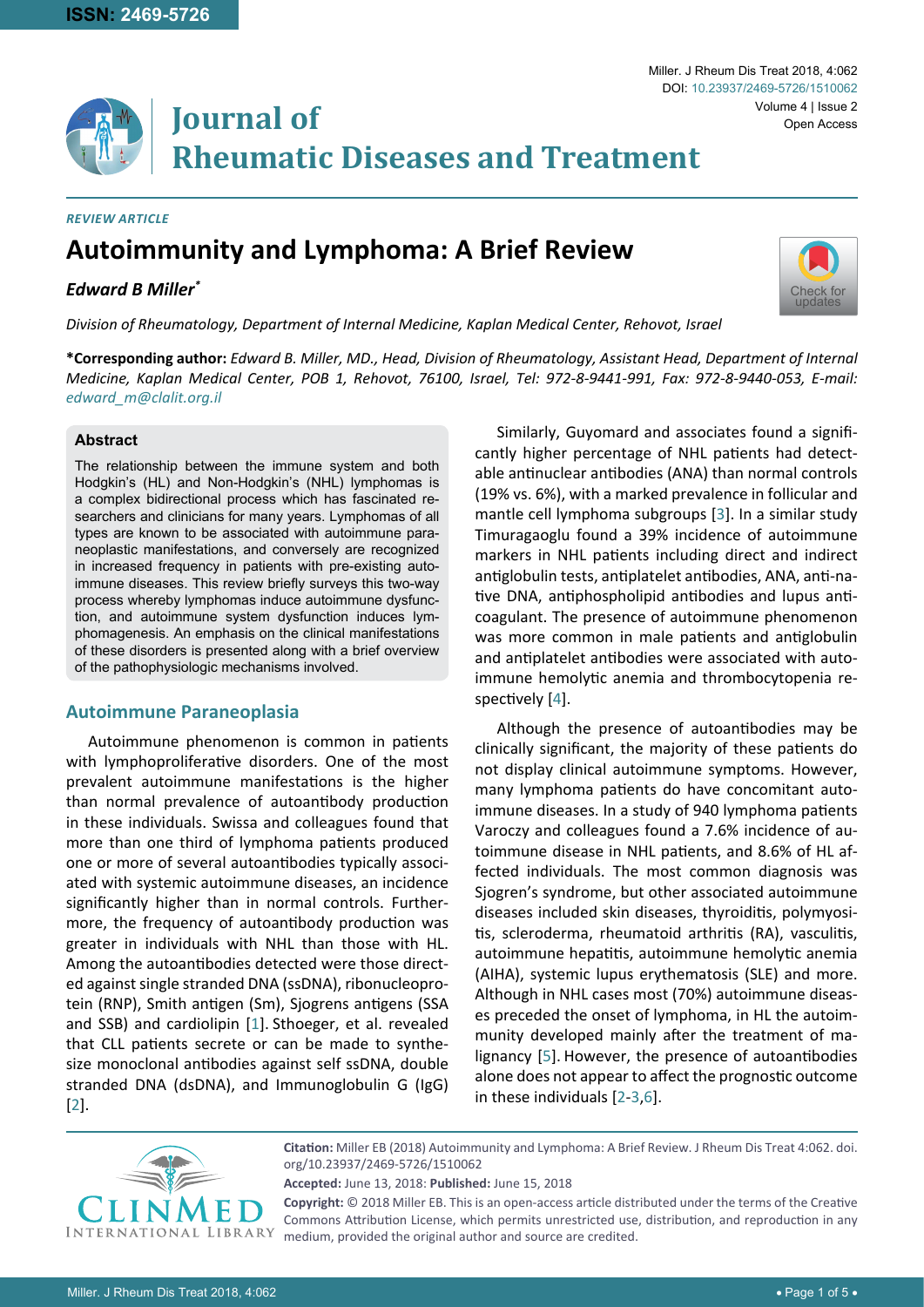Common clinical autoimmune manifestations in lymphoma patients are hematologic disorders, particularly autoimmune hemolytic anemia (AIHA). In addition to AIHA, Evan's syndrome, pure red cell aplasia and autoimmune thrombocytopenia (ITP) have been described. These are primarily seen in patients with NHL although they are well described in HL as well [[7](#page-3-12)-[9](#page-3-13)]. A specific incidence of AIHA is difficult to estimate due to the heterogeneity of lymphoma subtypes but appears to range from 3-5% with many more individuals exhibiting a positive direct antiglobulin test without anemia. The incidence appears to be greater in marginal cell lymphoma with an incidence of about 10%, and in affected individuals with T-cell histology [[10\]](#page-3-14).Immune thrombocytopenia and Evan's syndrome in comparison occur in less than 1% of NHL patients [[11](#page-3-15)]. Anti-lymphoma treatment seems to be more effective than traditional therapy including steroids or immunoglobulin, and more importantly the presence of these manifestations may herald a worse overall prognosis [[10](#page-3-14)-[12\]](#page-3-16).

The underlying mechanism may vary between entities and patients. While the origin of antibodies causing AIHA in CLL is controversial, in NHL the antibody may be clonal and produced by the lymphoma cells. For example, in cold autoimmune hemolytic anemia the malignant clone secretes monoclonal IgM antibodies directed against *I* or *i* antigen on red blood cells. Another potential mechanism is demonstrated in patients with angioimmunoblastic T-cell lymphoma who have an increased incidence of autoimmune phenomena due to reduced number and activity of T regulatory cells (Treg) [[13,](#page-3-17)[14](#page-3-18)]. Moreover, autoimmune phenomenon in NHL may occur before or upon diagnosis, during or after treatment [[10](#page-3-14)].

## **Association of Lymphoma and Systemic Autoimmune Diseases**

Patients suffering from autoimmune diseases have been recognized to be at increased risk of developing NHL in for a number of years. Most clearly evident in individuals with rheumatoid arthritis (RA), Sjogren's disease (SjS) and systemic lupus erythematosis (SLE) an association with other autoimmune disorders such as celiac disease and scleroderma (SS) has been demonstrated in some studies. Several recent large population-based studies have confirmed this association.

Smedby and colleagues conducted a population-based case-control study in Denmark and Sweden consisting of 3,055 NHL patients and a similar number of matched controls who were surveyed for a history of autoimmune and chronic inflammatory diseases. Their results demonstrated that the risk of all NHL was increased in association with RA, primary SjS, SLE, and celiac disease [[15](#page-3-19)].

In second report Smedby at al performed a pooled analysis of self-reported autoimmune conditions and

risk of NHL and subtypes, including 29,423 participants in 12 case-control studies. They found that risk of NHL is increased in SjS, SLE, AIHA, ITP, psoriasis and in older patients with celiac disease [[16\]](#page-3-6).

An even larger study incorporating the U.S. Surveillance Epidemiology and End Results (SEER)-Medicare data base of 44,350 lymphoma patients and more than 120,000 population-based controls revealed an increased risk of diffuse large B-cell lymphoma in RA- and SjS-affected individuals. T cell lymphomas were found to be associated with AIHA, psoriasis, discoid lupus erythematosis and celiac disease. Marginal zone lymphoma was found at increased risk in patients with SjS, SLE, and AIHA [[17](#page-3-7)].

In a meta-analysis of 20 studies Zintzaras and colleagues found a high risk of NHL development in patients with scleroderma, moderate risk for individuals with SLE, and lower risk for those suffering from RA [[18\]](#page-3-8). In a prospective study of 2,105 subjects with new onset inflammatory polyarthritis followed for a median of 8.4 years, a doubling of the risk of lymphoma was found with higher incidences occurring in those individuals with rheumatoid factor positivity and in those treated with methotrexate [[19\]](#page-3-9). In contrast, an attempt to demonstrate an increased risk of NHL in patients with a family history of systemic autoimmune diseases showed a modest and non-significant increase [[20](#page-3-10)].

An increased incidence of HL has also been reported with several systemic autoimmune diseases. In a recent large population-based case-controlled study in Denmark and Sweden, Landgren and colleagues evaluated the historical association between 7,476 case subjects with HL and compared these with more than 18,000 matched control subjects, and more than 86,000 first degree relatives of case and control subjects. According to their analysis a statistically significant increased risk of HL was associated with personal histories of several autoimmune conditions, primarily those characterized by systemic involvement. These included RA, SLE, SS, sarcoidosis and ITP. A weaker association was found with autoimmune diseases in which more organ-specific involvement is characteristic including primary biliary cirrhosis (PBC) and Wegener's granulomatosis. In addition, a statistically significant increased risk of HL was also associated with *family histories* of sarcoidosis and ulcerative colitis further suggesting a shared susceptibility for these conditions [[21\]](#page-3-11).

Data from the U.S. Surveillance Epidemiology and End Results (SEER)-Medicare database also demonstrated an association between HL and both systemic and discoid lupus erythematosis as well as RA.This study was perhaps more limited than the Scandinavian study due to the older age of individuals and the relatively smaller number of HL versus NHL patients [[17\]](#page-3-7). In a multisite cohort study of 9547 SLE patients by Bernatsky and as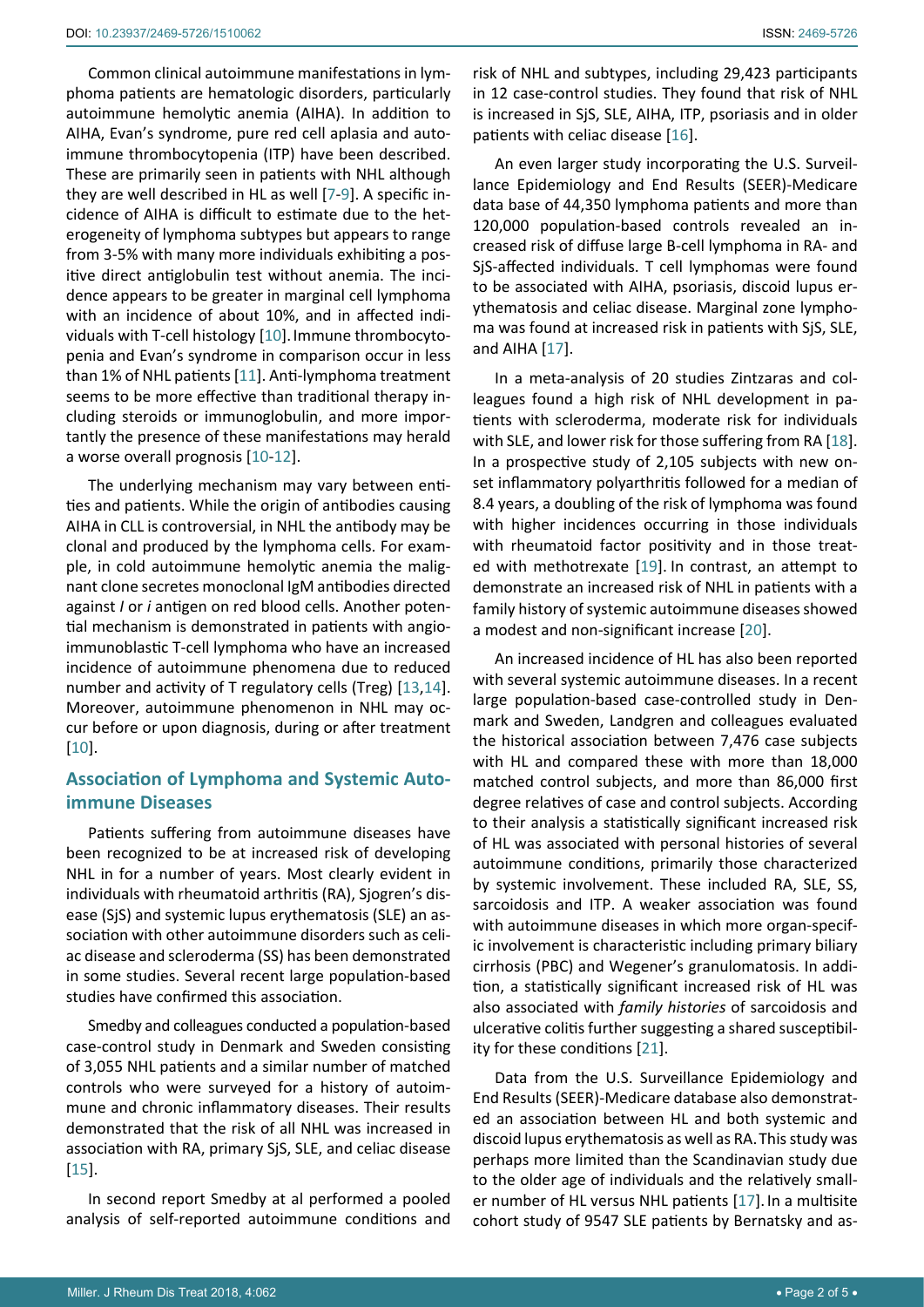sociates and increased risk of HL was also demonstrated [[22](#page-3-20)]. Autoimmunity was associated with a significantly elevated risk only for MC Hodgkin's Lymphoma (HL), no significant associations were found with NS HL. A long latency was seen from the date of autoimmune diagnosis to the date of MC HL (mean time = 15.4 years) suggesting that long-term chronic immune stimulation may play a role in the induction of MC HL [[23\]](#page-3-21).

## **Immunosuppressive Therapy and Lymphoma**

An association between immunosuppressive therapies used in the treatment of autoimmune diseases has long been suspected to play a role in the development of lymphomas in these individuals. Mostly studied in RA, development of lymphoma is increased by the use of cyclophosphamide and equivocal with respect to azathioprine. Although methotrexate has been associated with certain cases of "reversible lymphoma" which disappear with drug discontinuation, epidemiologic studies have failed to demonstrate an increased risk beyond what is expected in RA alone [[24\]](#page-3-22).

Of more recent interest is the possible association of newer biologic agents, particularly those directed against tumor necrosis factor (TNF), and the onset of malignancies including lymphomas. While some studies have detected a possible increased lymphoma risk with use of biologic agents [[25](#page-3-23)[,26](#page-3-24)], large population-based studies have failed to demonstrate an increased risk with use of anti-TNF drugs [[24,](#page-3-22)[27](#page-3-25)-[29\]](#page-3-26). Therefore, the prevailing opinion is that immunomodulatory biologic agents do not appear to increase the risk of lymphoma development.

## **Autoimmunity and Lymphomagenesis**

The possible mechanism by which autoimmunity could be related to the risk of developing lymphoma has been the subject of investigation for more than 50 years. Initial theories focused on the similar proliferative processes of lymphocytes that characterize both autoimmunity and hematologic malignancies [[30\]](#page-4-3).Goodnow in a recent review described the pathways and genes likely to be involved in both autoimmune diseases and lymphomas. According to his analysis both disease types are the consequence of multistep processes that eliminate the checkpoints that inhibit uncontrolled B-cell growth, including uncontrolled growth of autoimmune lymphocytes. These processes are likely to involve both inherited and somatic mutations of the genes involved in these pathways. The most prominent example is the finding that somatic and germ line Fas mutations, are associated with both autoimmune diseases and lymphomas in mice and in humans. These mutations dysregulate apoptosis, enhance lymphoid hyperplasia thus inducing both the autoimmune and malignant lymphoproliferative processes (Autoimmune lymphoproliferative syndrome-ALPS) [[31](#page-4-4)].

Hansen and colleagues summarized the possible

mechanisms for progression of autoimmune diseases to lymphomas, including how specific dysregulation and hyperactivity of B-cells associated with autoimmune diseases and impaired T-cell function may lead to lymphomagenesis. They emphasize that the more intense disease activity and/or longer duration of disease might indicate a higher risk of lymphoma development [[32](#page-4-0)].

A comprehensive picture of the major immune-related factors thought to contribute to lymphomagenesis is presented by Goldin and Landgren [[33](#page-4-1)]. In their model, autoimmunity may lead to both over-stimulation and defective apoptosis of B-cells. Secondary inflammation due to autoimmune stimulation can also promote these processes. Patients with celiac disease caused by antibodies to gliadin may develop enteropathy T cell lymphoma. Several infections have been associated with lymphoma development including Hepatitis C, Epstein Barr virus and certain bacteria are likely to operate through some of these same pathways. Infection with *Helicobacter* induces synthesis of antiparietal antibodies and MALT lymphoma.

In patients with gastric autoimmunity cytolytic T cells, that cross-recognize different epitopes of *H. pylori* proteins and H+K+-ATPase autoantigen, infiltrate the gastric mucosa and lead to gastric atrophy via long-lasting activation of Fas ligand mediated appotosis and perforin-induced cytotoxicity. Gastric T cells from MALT lymphoma exhibit defective perforin- and Fas-Fas ligand-mediated killing of B cells, with consequent abnormal help for B-cell proliferation Antibacterial treatment cures cases with early lymphoma [[34](#page-4-2)].

Hepatitis C virus induces mixed cryoglobulinemia and B-cell lymphoma. Genetic factors predisposing to both autoimmune diseases and lymphomas may also play a substantial role. The suppressive/immunomodulatory function of CD4+CD25+Foxp+ regulatory T (Treg) cells is crucial for the maintenance of immune homeostasis, which helps to prevent autoimmunity and reduce the inflammation induced by pathogens and environmental insults.

Some studies have found a reduced or normal frequency of Treg cells in autoimmune disorders like SLE and early rheumatoid arthritis (RA) also defective *in vitro* suppressive function of human Tregs appears to be a common feature of autoimmune diseases. From the other side in hematologic malignancies, up-regulation of CD25 Treg cells was found in Hodgkin disease, Non-Hodgkin lymphoma and multiple myeloma. Moreover, some subtypes of T-cell lymphoma cells exhibit a Treg phenotype. In NHL, Treg cells attenuated CD8 T-cell function, thereby protected lymphoma cells from cytotoxic activity. However, in some entities lymphoma cells are killed by Treg cells. In these cases, lower number of Treg cells explain both autoimmunity and severity of lymphoma [[13](#page-3-17)[,14](#page-3-18)].

Human Tregs can exhibit functional plasticity beyond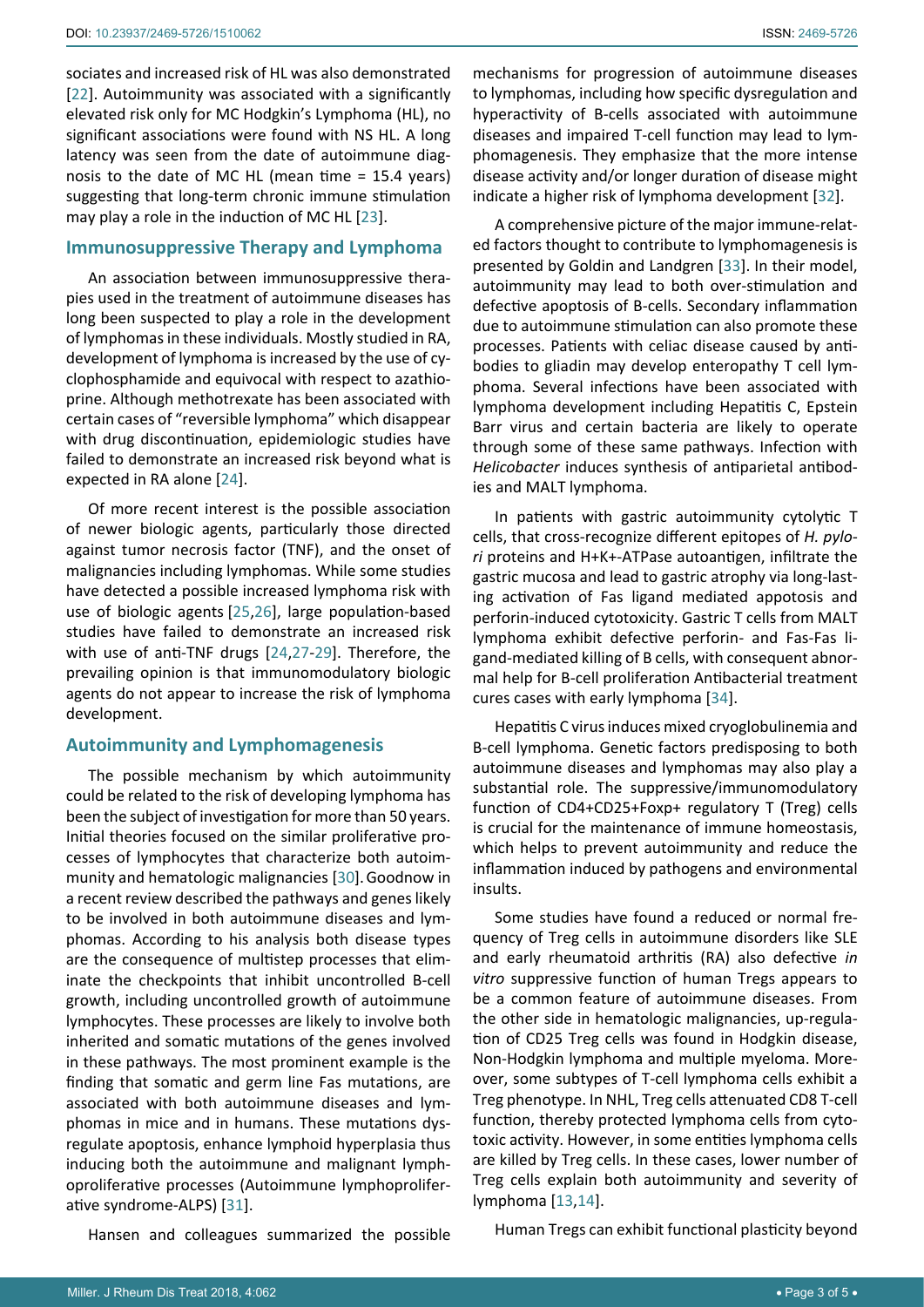converting between various suppressive Treg subsets. Human Treg plasticity may play roles in the dysfunction of Tregs in autoimmune diseases and enhancement of lymphoma. Immune suppression presented in the entity of common variable immune deficiency (CVID) displays high incidence of autoimmune phenomena (28.6%) lymphoma (8.2%) and secondary malignancy (7%). Interestingly IVG replacement didn't protect against non-infectious and malignant complications [[35\]](#page-4-5).

#### **Summary**

In conclusion, although NHL and HL and other hematologic malignancies may present with autoimmune paraneoplastic manifestations, the relationship between these disorders is a two-way street with similar pathogenic mechanisms predisposing to the development of both autoimmune and lymphoproliferative disorders. Continued epidemiologic studies and basic immune and genetic investigations are needed to further clarify this complex bi-directional process.

#### **References**

- <span id="page-3-5"></span>1. [Swissa M, Cohen Y, Shoenfeld Y \(1992\) Autoantibodies](https://www.ncbi.nlm.nih.gov/pubmed/1472921)  [in the sera of patients with lymphoma. Leuk Lymphoma 7:](https://www.ncbi.nlm.nih.gov/pubmed/1472921)  [117-122.](https://www.ncbi.nlm.nih.gov/pubmed/1472921)
- <span id="page-3-3"></span>2. [Sthoeger ZM, Wakai M, Tse DB, Vinciguerra VP, Allen SL,](https://www.ncbi.nlm.nih.gov/pubmed/2462608)  [et al. \(1989\) Production of autoantibodies by CD5-express](https://www.ncbi.nlm.nih.gov/pubmed/2462608)[ing B lymphocytes from patients with chronic lymphocytic](https://www.ncbi.nlm.nih.gov/pubmed/2462608)  [leukemia. J Exp Med 169: 255-268.](https://www.ncbi.nlm.nih.gov/pubmed/2462608)
- <span id="page-3-0"></span>3. [Guyomard S, Salles G, Coudurier M, Rousset H, Coiffier B,](https://www.ncbi.nlm.nih.gov/pubmed/14510947)  [et al. \(2003\) Prevalence and pattern of antinuclear autoan](https://www.ncbi.nlm.nih.gov/pubmed/14510947)[tibodies in 347 patients with non-Hodgkin's lymphoma. Br J](https://www.ncbi.nlm.nih.gov/pubmed/14510947)  [Haematol 123: 90-99.](https://www.ncbi.nlm.nih.gov/pubmed/14510947)
- <span id="page-3-1"></span>4. [Timurağaoğlu A, Duman A, Ongüt G, Saka O, Karadoğan I](https://www.ncbi.nlm.nih.gov/pubmed/11426612)  [\(2000\) The significance of autoantibodies in non-Hodgkin's](https://www.ncbi.nlm.nih.gov/pubmed/11426612)  [lymphoma. Leuk Lymphoma 40: 119-122.](https://www.ncbi.nlm.nih.gov/pubmed/11426612)
- <span id="page-3-2"></span>5. [Varoczy L, Gergely L, Zeher M, Szegedi G, Illes A \(2002\)](https://www.ncbi.nlm.nih.gov/pubmed/12426661)  [Malignant lymphoma-associated autoimmune diseases - a](https://www.ncbi.nlm.nih.gov/pubmed/12426661)  [descriptive epidemiological study. Rheumatol Int 22: 233-](https://www.ncbi.nlm.nih.gov/pubmed/12426661) [237.](https://www.ncbi.nlm.nih.gov/pubmed/12426661)
- <span id="page-3-4"></span>6. [Grønbaek K, D'Amore F, Schmidt K \(1995\) Autoimmune](https://www.ncbi.nlm.nih.gov/pubmed/8535198)  [phenomena in non-Hodgkin's lymphoma. Leuk Lymphoma](https://www.ncbi.nlm.nih.gov/pubmed/8535198)  [18: 311-316.](https://www.ncbi.nlm.nih.gov/pubmed/8535198)
- <span id="page-3-12"></span>7. [Roif M, Miller EB, Kneller A, Landau Z \(2003\) Unusual man](https://www.ncbi.nlm.nih.gov/pubmed/12592964)[ifestations of Hodgkin's disease. Isr Med Assoc J 5: 62-63.](https://www.ncbi.nlm.nih.gov/pubmed/12592964)
- 8. [Lechner K, Chen YA \(2010\) Paraneoplastic autoimmune cyto](https://www.ncbi.nlm.nih.gov/pubmed/20141438)[penias in Hodgkin lymphoma. Leuk Lymphoma 51: 469-474.](https://www.ncbi.nlm.nih.gov/pubmed/20141438)
- <span id="page-3-13"></span>9. [Eisner E, Ley AB, Mayer K \(1967\) Coombs'-positive hemolytic](https://www.ncbi.nlm.nih.gov/pubmed/6016540)  [anemia in Hodgkin's disease. Ann Intern Med 66: 258-273.](https://www.ncbi.nlm.nih.gov/pubmed/6016540)
- <span id="page-3-14"></span>10. [Hauswirth AW, Skrabs C, Schutzinger C, Gaiger A, Lech](https://www.ncbi.nlm.nih.gov/pubmed/17577777)[ner K, et al. \(2007\) Autoimmune hemolytic anemias, Evans'](https://www.ncbi.nlm.nih.gov/pubmed/17577777)  [syndromes and pure red cell aplasia in non-Hodgkin's lym](https://www.ncbi.nlm.nih.gov/pubmed/17577777)[phomas. Leuk Lymphoma 48: 1139-1149.](https://www.ncbi.nlm.nih.gov/pubmed/17577777)
- <span id="page-3-15"></span>11. [Hauswirth AW, Skrabs C, Schutzinger C, Raderer M, Chott](https://www.ncbi.nlm.nih.gov/pubmed/18287133)  [A, et al. \(2008\) Autoimmune thrombocytopenia in non-Hod](https://www.ncbi.nlm.nih.gov/pubmed/18287133)[gkin's lymphomas. Hematologica 93: 447-450.](https://www.ncbi.nlm.nih.gov/pubmed/18287133)
- <span id="page-3-16"></span>12. [Sallah S, Sigounas G, Vos P, Wan JY, Nguyen NP \(2000\)](https://www.ncbi.nlm.nih.gov/pubmed/11205465)  [Autoimmune hemolytic anemia in patients with non-Hod](https://www.ncbi.nlm.nih.gov/pubmed/11205465)[gkin's lymphoma: characteristics and significance. Ann On](https://www.ncbi.nlm.nih.gov/pubmed/11205465)[col 11: 1571-1577.](https://www.ncbi.nlm.nih.gov/pubmed/11205465)
- <span id="page-3-17"></span>13. [Wang J, Ke XY \(2011\) The four types of Tregs in malignant](https://www.ncbi.nlm.nih.gov/pubmed/22151904)  [lymphomas. J Hematol Oncol 4: 50.](https://www.ncbi.nlm.nih.gov/pubmed/22151904)
- <span id="page-3-18"></span>14. [Bruneau J, Canioni D, Renand A, Marafioti T, Paterson JC,](https://www.ncbi.nlm.nih.gov/pubmed/20566750)  [et al. \(2010\) Regulatory T-cell depletion in angioimmuno](https://www.ncbi.nlm.nih.gov/pubmed/20566750)[blastic T-cell lymphoma. Am J Pathol 177: 570-574.](https://www.ncbi.nlm.nih.gov/pubmed/20566750)
- <span id="page-3-19"></span>15. [Smedby KE, Hjalgrim H, Askling J, Chang ET, Gregerson](https://www.ncbi.nlm.nih.gov/pubmed/16391371)  [H, et al. \(2006\) Autoimmune and chronic inflammatory dis](https://www.ncbi.nlm.nih.gov/pubmed/16391371)[orders and the risk of non-Hodgkin lymphoma by subtype.](https://www.ncbi.nlm.nih.gov/pubmed/16391371)  [J Natl Cancer Inst 98: 51-60.](https://www.ncbi.nlm.nih.gov/pubmed/16391371)
- <span id="page-3-6"></span>16. [Ekström Smedby K, Vajdic CM, Falster M, Engels EA,](https://www.ncbi.nlm.nih.gov/pubmed/18263783)  [Martínez-Maza O, et al. \(2008\) Autoimmune disorders and](https://www.ncbi.nlm.nih.gov/pubmed/18263783)  [risk of non-Hodgkin lymphoma subtypes: a pooled analysis](https://www.ncbi.nlm.nih.gov/pubmed/18263783)  [within the InterLymph Consortium. Blood 111: 4029-4038.](https://www.ncbi.nlm.nih.gov/pubmed/18263783)
- <span id="page-3-7"></span>17. [Anderson LA, Gadalla S, Morton LM, Landgren O, Pfeiffer](https://www.ncbi.nlm.nih.gov/pubmed/19365835)  [R, et al. \(2009\) Population-based study of autoimmune](https://www.ncbi.nlm.nih.gov/pubmed/19365835)  [conditions and the risk of specific lymphoid malignancies.](https://www.ncbi.nlm.nih.gov/pubmed/19365835)  [Int J Cancer 125: 398-405.](https://www.ncbi.nlm.nih.gov/pubmed/19365835)
- <span id="page-3-8"></span>18. [Zintzaras E, Voulgarelis M, Moutsopoulos HM \(2005\) The](https://www.ncbi.nlm.nih.gov/pubmed/16287762)  [risk of lymphoma development in autoimmune diseases: a](https://www.ncbi.nlm.nih.gov/pubmed/16287762)  [meta-analysis. Arch Intern Med 165: 2337-2344.](https://www.ncbi.nlm.nih.gov/pubmed/16287762)
- <span id="page-3-9"></span>19. [Franklin J, Lunt M, Bunn D, Symmons D, Silman A \(2006\)](https://www.ncbi.nlm.nih.gov/pubmed/16249224)  [Incidence of lymphoma in a large primary care derived co](https://www.ncbi.nlm.nih.gov/pubmed/16249224)[hort of cases of inflammatory polyarthritis. Ann Rheum Dis](https://www.ncbi.nlm.nih.gov/pubmed/16249224)  [65: 617-622.](https://www.ncbi.nlm.nih.gov/pubmed/16249224)
- <span id="page-3-10"></span>20. [Mellemkjaer L, Pfeiffer RM, Engels EA, Gridley G, Wheel](https://www.ncbi.nlm.nih.gov/pubmed/18311836)[er W, et al. \(2008\) Autoimmune disease in individuals and](https://www.ncbi.nlm.nih.gov/pubmed/18311836)  [close family members and susceptibility to non-Hodgkin's](https://www.ncbi.nlm.nih.gov/pubmed/18311836)  [lymphoma. Arthr Rheum 58: 657-666.](https://www.ncbi.nlm.nih.gov/pubmed/18311836)
- <span id="page-3-11"></span>21. [Landgren O, Engels EA, Pfeiffer RM, Gridley G, Mellemk](https://www.ncbi.nlm.nih.gov/pubmed/16985251)[jaer L, et al. \(2006\) Autoimmunity and susceptibility to Hod](https://www.ncbi.nlm.nih.gov/pubmed/16985251)[gkin lymphoma: a population-based case-control study in](https://www.ncbi.nlm.nih.gov/pubmed/16985251)  [Scandinavia. J Natl Cancer Inst 98: 1321-1330.](https://www.ncbi.nlm.nih.gov/pubmed/16985251)
- <span id="page-3-20"></span>22. [Bernatsky S, Ramsey-Goldman R, Isenberg D, Rahman A,](https://www.ncbi.nlm.nih.gov/pubmed/17255135)  [Dooley MA, et al. \(2007\) Hodgkin's lymphoma in systemic](https://www.ncbi.nlm.nih.gov/pubmed/17255135)  [lupus erythematosis. Rheumatology 46: 830-832.](https://www.ncbi.nlm.nih.gov/pubmed/17255135)
- <span id="page-3-21"></span>23. [Kristinsson SY, Landgren O, Sjöberg J, Turesson I, Björk](https://www.ncbi.nlm.nih.gov/pubmed/19794095)[holm M, et al. \(2009\) Autoimmunity and risk for Hodgkin's](https://www.ncbi.nlm.nih.gov/pubmed/19794095)  [lymphoma by subtype. Haematologica 94: 1468-1469.](https://www.ncbi.nlm.nih.gov/pubmed/19794095)
- <span id="page-3-22"></span>24. [Wolfe F, Michaud K \(2004\) Lymphoma in rheumatoid arthri](https://www.ncbi.nlm.nih.gov/pubmed/15188349)[tis: the effect of methotrexate and anti-tumor necrosis factor](https://www.ncbi.nlm.nih.gov/pubmed/15188349)  [therapy in 18,572 patients. Arthritis Rheum 50: 1740-1751.](https://www.ncbi.nlm.nih.gov/pubmed/15188349)
- <span id="page-3-23"></span>25. [Bongartz T, Sutton AJ, Sweeting MJ, Buchan I, Matteson](https://www.ncbi.nlm.nih.gov/pubmed/16705109)  [EL, et al. \(2006\) Anti-TNF antibody therapy in rheumatoid](https://www.ncbi.nlm.nih.gov/pubmed/16705109)  [arthritis and the risk of serious infections and malignancies.](https://www.ncbi.nlm.nih.gov/pubmed/16705109)  [JAMA 295: 2275-2285.](https://www.ncbi.nlm.nih.gov/pubmed/16705109)
- <span id="page-3-24"></span>26. [Geborek P, Bladstrom A, Turesson C, Gulfe A, Petersson](https://www.ncbi.nlm.nih.gov/pubmed/15695534)  [IF, et al. \(2005\) Tumour necrosis factor blockers do not](https://www.ncbi.nlm.nih.gov/pubmed/15695534)  [increase overall tumour risk in patients with rheumatoid](https://www.ncbi.nlm.nih.gov/pubmed/15695534)  [arthritis but may be associated with an increased risk of](https://www.ncbi.nlm.nih.gov/pubmed/15695534)  [lymphomas. Ann Rheum Dis 64: 699-703.](https://www.ncbi.nlm.nih.gov/pubmed/15695534)
- <span id="page-3-25"></span>27. [Wolfe F, Michaud K \(2007\) The effect of methotrexate and](https://www.ncbi.nlm.nih.gov/pubmed/17469100)  [anti-tumor necrosis factor therapy on the risk of lymphoma](https://www.ncbi.nlm.nih.gov/pubmed/17469100)  [in rheumatoid arthritis in 19,562 patients during 89,710 per](https://www.ncbi.nlm.nih.gov/pubmed/17469100)[son-years of observation. Arthritis Rheum 56: 1433-1439.](https://www.ncbi.nlm.nih.gov/pubmed/17469100)
- 28. [Askling J, Fored CM, Baecklund E, Brandt L, Backlin C, et](https://www.ncbi.nlm.nih.gov/pubmed/15843454)  [al. \(2005\) Hematopoietic malignancies in rheumatoid arthritis:](https://www.ncbi.nlm.nih.gov/pubmed/15843454)  [lymphoma risk and characteristics after exposure to tumour](https://www.ncbi.nlm.nih.gov/pubmed/15843454)  [necrosis factor antagonists. Ann Rheum Dis 64: 1414-1420.](https://www.ncbi.nlm.nih.gov/pubmed/15843454)
- <span id="page-3-26"></span>29. [Setoguchi S, Solomon DH, Weinblatt ME, Katz JN, Avorn](https://www.ncbi.nlm.nih.gov/pubmed/16947774)  [J, et al. \(2006\) Tumor necrosis factor alpha antagonist use](https://www.ncbi.nlm.nih.gov/pubmed/16947774)  [and cancer in patients with rheumatoid arthritis. Arthritis](https://www.ncbi.nlm.nih.gov/pubmed/16947774)  [Rheum 54: 2757-2764.](https://www.ncbi.nlm.nih.gov/pubmed/16947774)